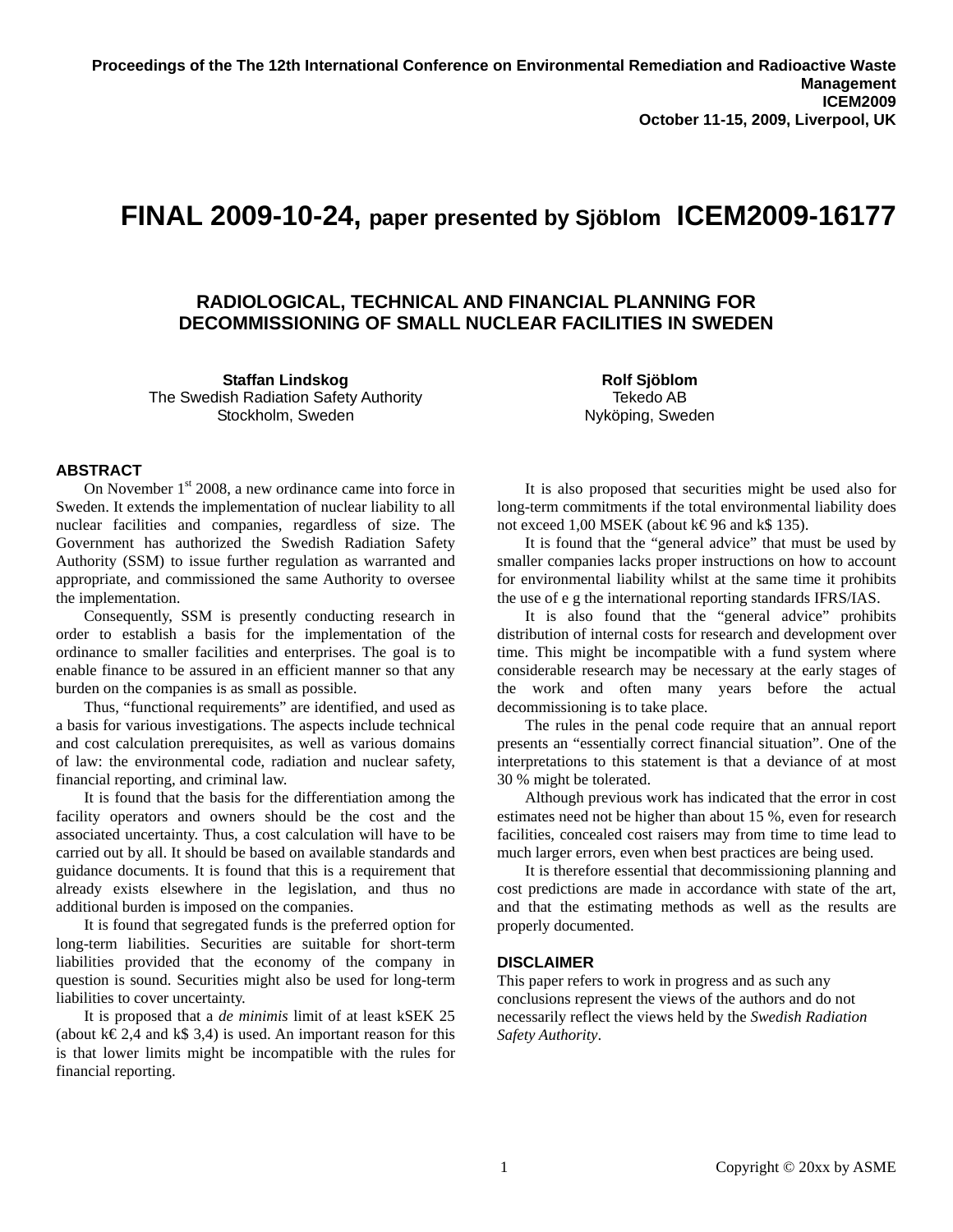#### **NOMENCLATURE**

There are three levels of legislation in Sweden.

- 1 *Law* which is issued by the Parliament and as authorized by the people in Sweden
- 2 *Ordinance* which is issued by the Government, under the laws issued by Parliamant and after authorization by the Parliament
- 3 *Regulation* which is issued by a Competent Authority such as the Swedish Radiation Safety Authority. A regulation is issued under the laws and ordinances and after authorization by the Government.

Laws, ordinances and regulations are legally binding and the compliance of them is overseen and assured by our legal system, including our courts.

In addition, a Competent Authority can issue *general advice* with regard to a certain regulation. It can contain clarification as to what the actual regulation is intended to mean and may also provide examples. General advice is not legally binding and compliance must not necessarily be upheld in a court decision.

Competent Authorities – like everybody else, e g a branch organization – can also issue *guidance documents*. They reflect good practice, but cannot necessarily be relied on for compliance with legislation.

In this paper, the *Swedish Radiation Safety Authority* (in Swedish: *Strålsäkerhetsmyndigheten*) is referred to by its abbreviated name, *SSM*.

#### **INTRODUCTION**

*The new ordinance.* On November 1st, 2008, a new ordinance[1] came into force in Sweden. From that date onwards, the system of finance for nuclear legacy related liabilities includes all nuclear facilities regardless of size. The establishment [2-3] and evolution [4] of our Swedish system of finance has been described earlier[2-4], see also [5-15]. The previous and still existing system includes all ten of the modern nuclear power plants as well as a number of specifically identified nuclear research and development facilities. Several facilities that have or should have required permits under the Act on Nuclear Activities[16] were not included in the past, but now all such facilities fall under the new ordinance.

The novel feature of this ordinance is not that it introduces the polluter pays principle into Swedish legislation. Nor does it introduce legal requirements on appropriate book-keeping of environmental liabilities. As will be discussed further below, such legislation has been in force for most of the large facilities since many years. Instead, the novel feature is that such requirements are now to be implemented and enforced in a rigorous manner in the entire area of nuclear technology.

Another novel feature with the new ordinance is that it concerns also small facilities and sites as well as all sizes of enterprises including small businesses. This calls for special attention to the issue of efficiency of any new regulation, i e any burden or levy imposed on an enterprise must be clearly warranted and motivated by corresponding effects in terms of fulfilment of the polluter pays principle. This, in turn, calls for an increased concern about coherence with other legislation so that the complexity and bureaucracy are kept to a minimum.

Thus, according to the new ordinance[1], all those who have permits under the Act of Nuclear Activities[16] are obligated to plan for decommissioning and to carry out cost calculations which are to be reviwed by the SSM. Actually, this requirement may hold also for those whose permits have expired but who still have not had their decommissioning obligations lifted by the Competent Authority. Based on such a plan and such a cost calculation as well as on the outcome of the review, the SSM will then decide on what payments are to be made into a dedicated fund, what securities are to be provided and what obligations and liabilities might be managed solely by the holder of the permit.

The new ordinance<sup>[1]</sup> contains authorization from the Government to the SSM to issue regulation as warranted and appropriate for the implementation.

In addition to proper authorisation, our Constitution states a number of requirements that apply to any such regulation, including the following:

- A regulation must contain a reasonable balance between different interests, and the benefits must be reasonable in comparison with the costs for compliance.
- All must be dealt with in an equal manner.
- There must not be any contradictions with any other legislation.
- There has to be a follow-up of the outcome, and adjustments made as appropriate from any lessons learned.
- A regulation must be simple and clear.

# **APPROACH, PURPOSE AND SCOPE**

The approach taken in the present work and paper is that the compilation of a basis for a regulation can be carried out in a manner similar to that of developing any system, including a technical system or product.

What to be achieved has already been presented above, namely that the polluter pays principle be implemented such that any nuclear facility at the proper time is left as a clean site and all the waste has been appropriately managed.

There are a number of obstacles to this that need be overcome, however. Some are technical-scientific in nature and others are non-technical. Both have to be properly understood, and the implications dealt with.

It was mentioned above that a regulation must not contradict any other legislation, and that there must be a proportionality between the obligations imposed on an enterprise and the intended effects.

These two requirements in combination imply that one must go through all other related legislation in order to find what is already required since earlier. This includes also such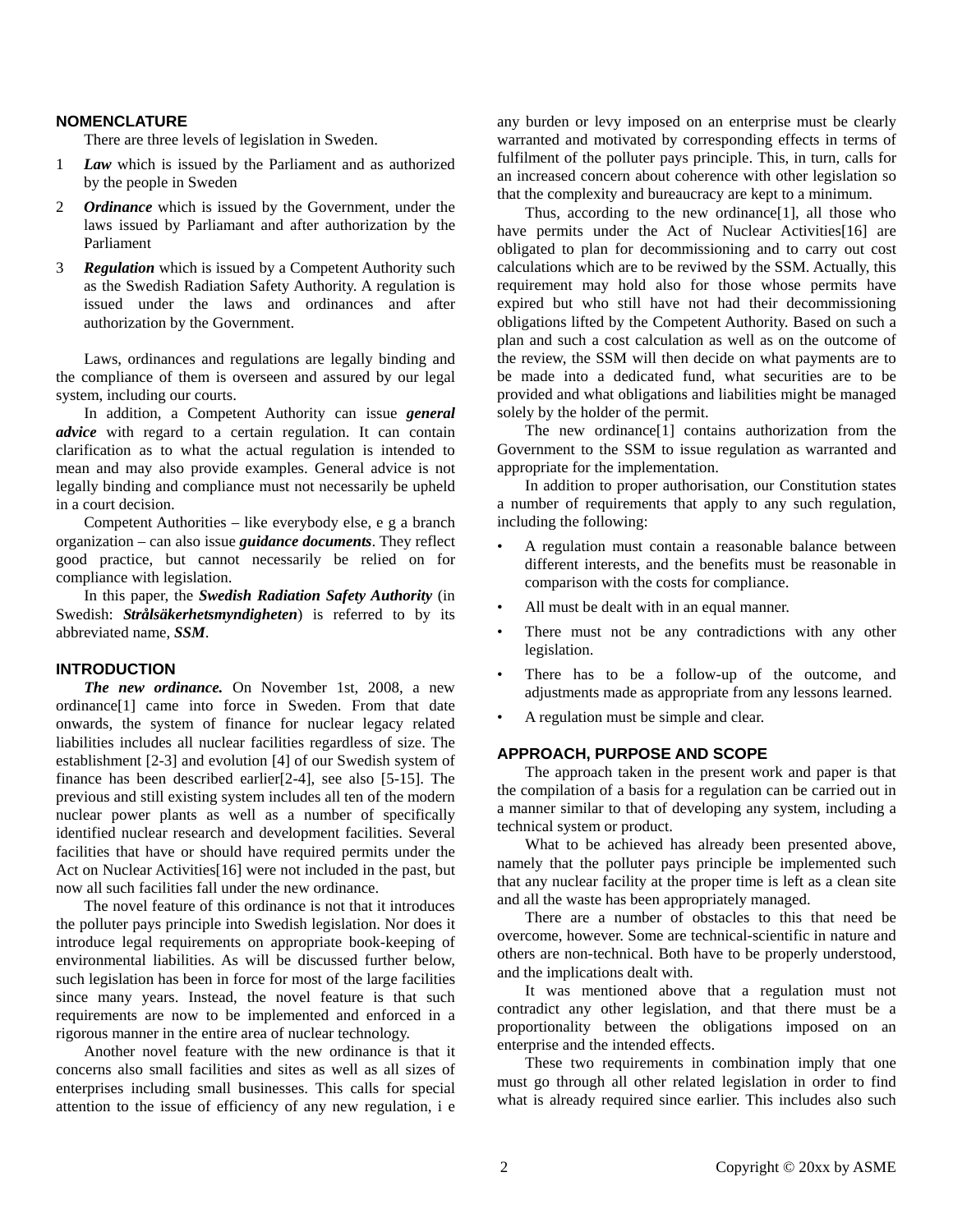legislation that for various reasons might not yet be fully implemented.

It is essential in this regard to also look for special cases where legislation might be contradictory or incompatible with what might fall under the new ordinance.

The new ordinance covers a number of mutually very different cases. It is therefore imperative that the regulation be implemented in such a manner that the complexity of the analyses required as well as the ambition in the allocations of funds are well chosen in relation to the prerequisites for different facilities in question. Consequently, the analyses include the following:

- Identification of existing records including permits and applications, records of operation, and radiological surveys.
- Compilation of parameters of interest, e g levels of radioactivity handled, alpha to gamma ratios, and whether or not the sources have been sealed.
- Type of facility, e g prototype nuclear power reactor (Ågesta), fuel fabrication (enriched uranium), waste treatment facility (incineration, scrap metal melting), medical applications, research and other industry.
- Owner category: limited stock company or government (national, regional or local)
- Type of security: segregated funds, irrevocable financial instruments, bank guarantees, internal funds or no reservation.
- Relation to existing financial systems including segregated funds and producer responsibility arrangements

# **TECHNICAL ISSUES AND EXAMPLES OF FACILITIES**

Past international experience tells us that it has been notoriously difficult to obtain reliable and precise cost estimates for decom-missioning of nuclear facilities. This is especially true of research facilities where there are particular reasons such as[5-6]:

- Plans for decommissioning do not exist
- The facilities were not designed for decommissioning
- The facilities are small (which means that investigations can become expensive in relation to the total cost)
- The facilities are very different in character
- The types of contamination are different
- The buildings were constructed and operated at a time when the regulations were considerably less strict than today
- Incomplete documentation of the operation history, particularly accidents and incidents causing contamination
- Institutional memory has been lost and people who are able to recall what took place may not be around any more

In view of these difficulties, the IAEA[17-19] and the OECD/NEA[20] as well as the European Union[21] have issued safety standards and recommendations regarding the planning for decommissioning, see also references in [5-10]. Standards[22] and handbooks[23] have also been prepared.

In the Nordic countries, based on an initiative by the former Nuclear Power inspectorate (SKI), now SSM, and through co-operation within the joint Nordic Nuclear Safety Research (NKS), a guide has been developed for planning for decommissioning together with cost calculations.[5-6]

It was found that adequate planning and reasonably reliable cost estimates can be obtained if the following is used as a basis:

- Radiological surveying
- Technical planning and methodology selection
- Financial risk identification and evaluation

It was also found, that by using this guide and at least for favourable cases, an uncertainty as low as  $\pm$  15 % might be attainable, even for research facilities.

This material will not be further referenced here, but three examples are provided in the following in order to illustrate what kind of issues one might encounter.

Please note that these facilities were included in the system of finance already in 1988.

#### *The spent fuel store at Studsvik.*

The spent fuel store is shown in Figure 1.

The fuel pools are cylindrical in shape and made of concrete. They rest directly on the underlying rock. Thus, there is no double containment with leak monitoring in place in between as in modern designs.



Figure 1. The *spent fuel store* at Studsvik showing the main hall as well as the interface between the building structures and the underlying soil and rock. Artist's view. (Lifting device shown is not that used for fuel transfer.)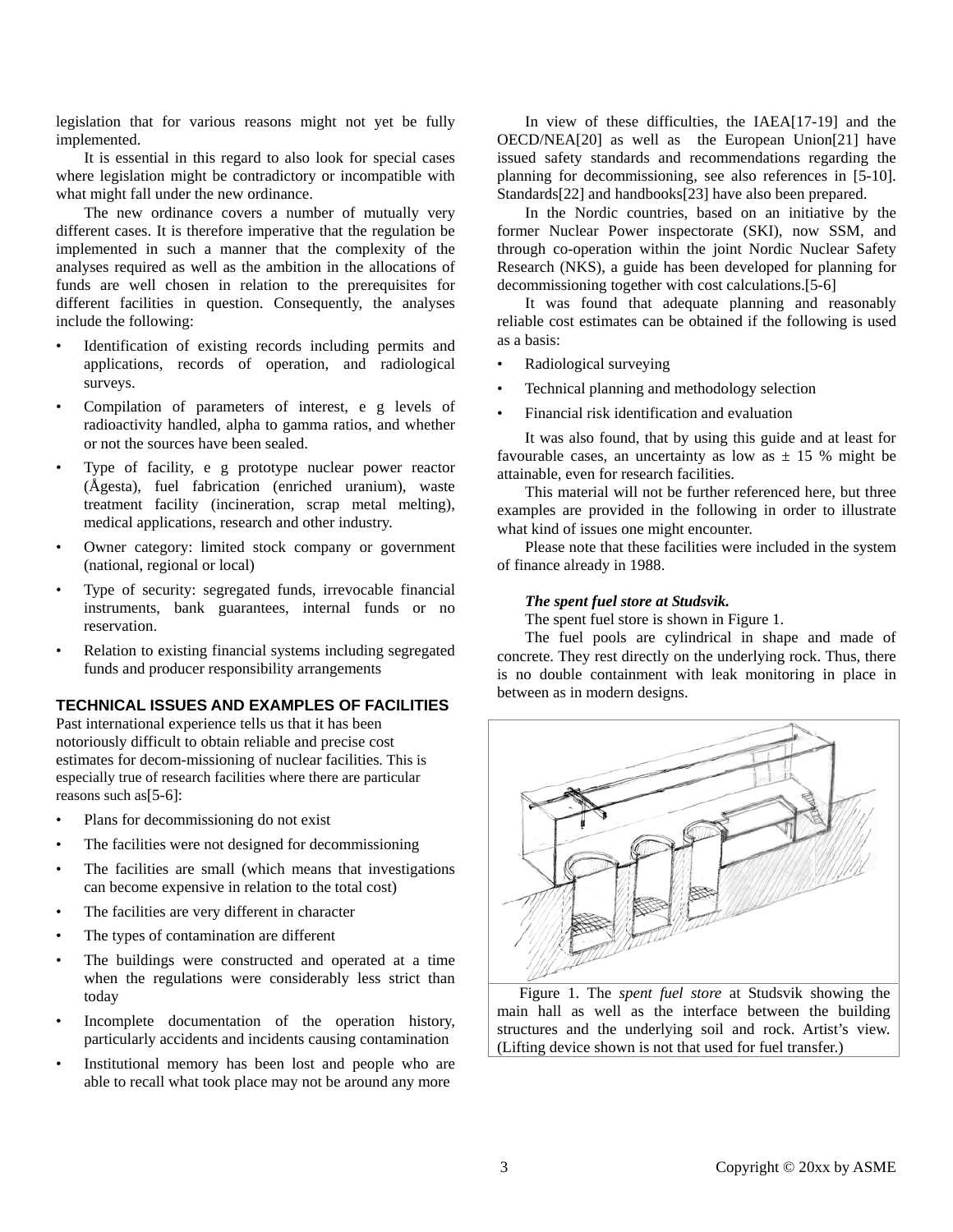

Figure 2. The *Store for old intermediate level waste* at

location showing the removal

14 200 square meters. The Figure is an artist's view.

It can therefore not be entirely excluded that leakage might have occurred into the groundwater in which case the decommissioning might be considerably more costly. See References [7-8,11-12].

*The Store for old intermediate level waste at Studsvik.* 

The store old intermediate level waste is shown in Figure 2. It is now emptied, but during that operation it was discovered that some of the cans containing fuel debris had corroded. Thus, some of the pipe surfaces are contaminated, and spent fuel debris has in some cases fallen into a 5 cm high ventilation slit under the pipe storage location. The anticipated overcoring is associated with the potential of voids in the concrete and loss of potentially contaminated drilling fluid. See References [7- 8,13].

#### *The Active Central Laboratory (ACL) at Studsvik.*

The laboratory is shown in Figure 3. Since it was used for mixed oxide fuel and similar, the ratio of alpha to gamma radiation was high in many areas. This means that it may be cumbersome to carry out radiological characterization.

Reference [24] shares an important lesson learned:

"*Early in 1999 decommissioning of area No 1 began. As the contamination levels had been underestimated and contamination was often found where it had not been expected, work had to be interrupted between July and September 2000 for planning and cost estimations. The work in area No 1 could*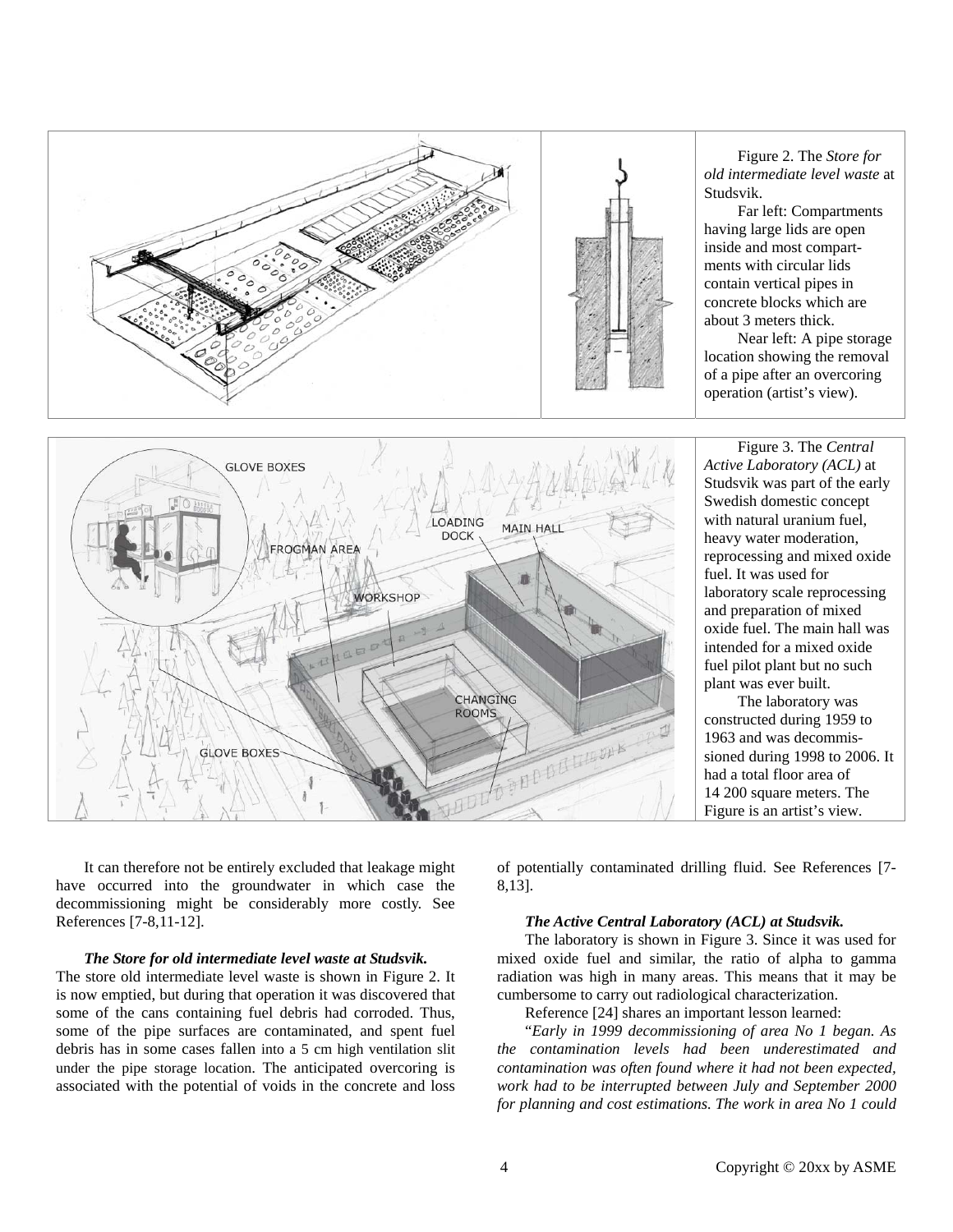*be finished in September 2000. …"* (Work on areas 2 and 3 started in October 2000 and in September 2002, respectively.)*.*

Decommissioning to green field conditions were completed in the year 2006. No final report appears to have been published yet, but previous progress reporting[24-26] appears to indicate a total cost for the work conducted from the year 1988 of around MSEK 100. This corresponds to M\$ 14 and M€ 9,9 at the present rate of exchange. Significant cleanup was also conducted in the early nineteen eighties but no figures for this appear to be mentioned in any modern source.

#### **NON-TECHNICAL ISSUES**

The previous section has illustrated how significant efforts and ingenuity are required in order to obtain adequate technical planning and sufficiently precise and reliable cost estimates in conjunction with decommissioning. However, daunting requirements apply also with regard to non-technical issues.

It is generally thought that it is the particular duty of the higher management in a company to plan for the long term, i e more than five years ahead. However, even sporadic reading of business oriented newspapers and magazines indicates that such a time span exceeds the time in office of many, perhaps even a majority, of the higher managers. Although most likely detrimental to the business as a whole, focus is frequently placed mainly on the quarterly reports. It is certain that many do make serious attempts to uncover hidden liabilities even though this impacts declared profit. But it is an uphill battle in a business climate that exaggerates the significance of short-term profits.

If - as illustrated above - it is a difficult task for the technical experts in a company to fully grasp the difficulties and costs associated with the decommissioning of a facility, then it must be "mission impossible" for an unspecialized Auditor to unveil any concealed liabilities. Furthermore, a tax Auditor might not be very active in looking for hidden losses anyway.

The general literature has been searched on this topic and the upshot is that literature on fraud in business and accounting[27-28] tells little or nothing about reluctance to declare environmental liabilities. For about the last couple of decades, court cases have started to appear where present and previous owners as well as suppliers are held responsible for land and site contamination, and are forced to pay for restoration.[29-30]

At the same time, there is a trend in business management to apply Corporate Social Responsibility (CSR) which includes proper action and accounting with regard to environmental liabilities.[31] Hopefully, this constitutes the beginning of a new trend.

#### **NUCLEAR TECHNOLOGY REGULATION**

Nuclear safety is primarily regulated in Sweden by and under two laws: The Radiation Protection Act [32] and Act on Nuclear Activities[16]. Before July  $1<sup>st</sup>$ , 2008, they were overseen by the Swedish Radiation Protection Authority and the Swedish Nuclear Power Inspectorate, respectively, at which time these two Authorities merged to form SSM. Work is in progress to merge the two laws as well, but at present (May 2009) the two laws are still in force.

As the name indicates, the Radiation Protection Act [32] is a general law covering essentially all radiation, i e radiation that is emitted by radioactive substances as well as electromagnetically generated radiation. There exists a listing of low limits under which there is little radiological concern.

The law states, amongst other things, that an apparatus that has the capability to radiate must be incapacitated when its useful life is over.

The Act on Nuclear Activities[16] is valid for facilities in which nuclear chain reactions take place and related facilities. It is also valid for nuclear material (i e material that is fissile or can be activated to become fissile), for activated material (with several exceptions), and for nuclear waste.

Permitting is required only for possession of material above certain *de minimis* levels, e g 15 grams of uranium -235 or 5 kilograms of natural uranium.

The law states, among other things, that the holder of a permit is obligated to manage any waste that is generated and to assume financial responsibility in accordance with the Nuclear Liability Act[33].

Please note that the *de minimis* levels above have nothing to do with the levels for free release of a facility. The obligations to manage the waste and to decommission appropriately persist until a consent has been received from the Competent Authority.

The Nuclear Liability Act[33] is valid for nuclear material that is not intended to be reused and for nuclear waste that is not waste from daily operation.

There are two "compartments" for securities and fees to segregated funds:

- A the anticipated costs for decommissioning and waste management e t c, and
- B a risk fee intended to cover the risk that the Government takes in its management of the fund system.

Compartment A comprises a combination of securities and assets in segregated funds. Securities are lifted at the same pace as that of the payments that flow into the segregated funds.

The new ordinance[1], issued by the Government under the Nuclear Liability Act[33], states that those eligible under the law who are not nuclear power reactor owners are obligated to submit to SSM every third year a cost calculation comprising the following :

- the total best estimate for the cost for decommissioning and waste management
- the expected remaining time of operation
- the proposed proportions between securities and assets in a segregated fund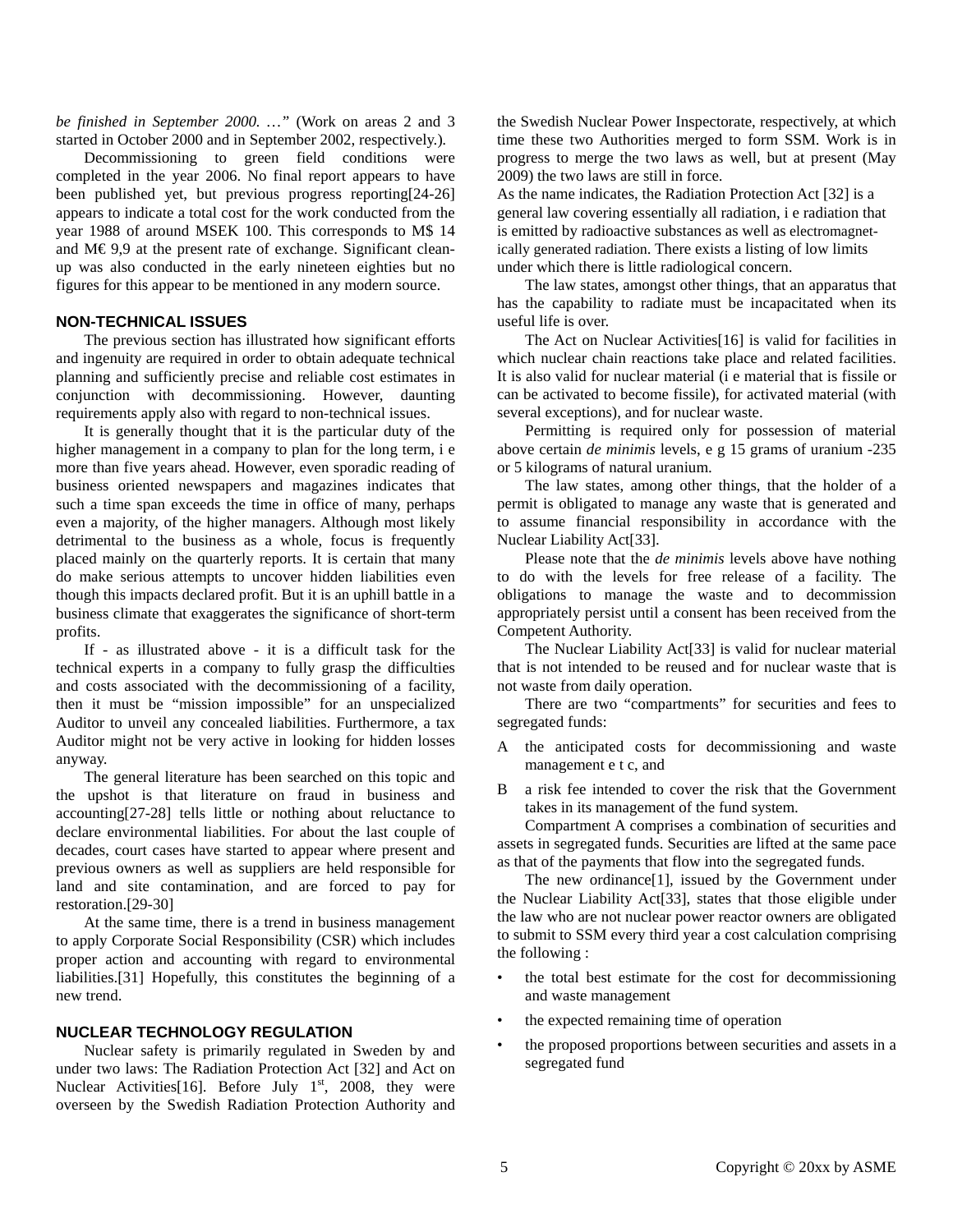Subsequently, the SSM will review the material and decide on the fee to be paid.

The new ordinance has also granted the SSM authority to decide on exemption from requirements on securities as well as on payments to segregated funds.

No legislation exists as to the details on how the decommissioning planning and the cost calculations are to be carried out in practice. Instead, the SSM has taken initiative to research where the results of past experience can be utilized by the facility owners as well as the Authorities.[4-15] Some of this research has been carried out in Nordic co-operation[5-6] and some has been part of IAEA activities[10].

Guidance documents to support planning and cost calculation activities have also been published by the IAEA[17- 19], the US DOE[23], ASTM[22,34-35], International Accounting Standards Board (IASB)[36], the European Union[21], OECD/NEA[20] and others.

#### **THE SWEDISH ENVIRONMENTAL CODE**

It has always been a legal offence to damage something that belongs to someone else, whilst natural resources in general used to be freely available for those who could make use of them. However, the increase by mining and beneficiation of metals gave rise to competition with farming for the wood, and on March 18th 1639, Queen Kristina banned burn-beating by the penalty of banishment. This might well be the inception of Environmental Law in Sweden.

Today, and for about ten years, the Swedish Environmental Code states[37] as follows: "*Persons who pursue or have pursued an activity or taken a measure that causes damage or detriment to the environment shall be responsible, until such time as the damage or detriment ceases, for remedying it to the extent deemed reasonable pursuant to chapter 10. Where this Code so provides, the person may be liable for compensation for the damage or detriment instead*". A similar statement was made in the preceding code from 1961.[38-39]

Otherwise, it is generally considered[38] that it was OECD that minted the principle in 1972[40]. A similar statement was made one year later by the European Union[38].

The general statement cited above from the Swedish Environmental Code may not be sufficient for full compliance and is therefore supplemented in the code and elsewhere with regard to specific areas.

Thus, chapter 16 § 3 in our Environmental Code[37] states that permits issued under the code may be associated with requirements on securities corresponding to all future costs. Local and Central Government does not have to comply with this, however.

#### **FINANCIAL REPORTING LEGISLATION**

The laws covering financial reporting for ordinary companies in Sweden are primarily the Accounting Act[41], Annual Reports Act[42] and the Swedish Companies Act[43].

The Accounting Act states in § 2 that the obligation of book-keeping must be carried out in accordance with good practice.

"Good practice" has a somewhat different meaning depending on the size of the enterprise.

Companies are divided into large companies with more than 50 employees and a certain minimum turnover, and small companies (which are those that are not large).

Large companies are obligated to follow the *International Financial Reporting Standards and International Accounting Standards* (IFRS/IAS)[36] issued by the *International Accounting Standards Board* while small companies have to follow the general advice issued by *Swedish Accounting Standards Board* (in Swedish: Bokföringsnämnden, BFN)[44].

The idea is to simplify the rules for small enterprises and indeed the general advice is actually much shorter than the corresponding text the international standard.

Both have strict requirements on how liabilities are to be specified. The international standard also provides relatively detailed instructions as to how the liability is to be evaluated. The general advice, however, provides little guidance. Moreover, the general advice states (point 1.6) that when in doubt, it is not permitted to make comparison with the international standard, but to seek guidance in the "fundamental principles of accounting" as expressed in the Annual Reports Act[42]. Thus, small enterprises can find little guidance in our financial reporting legislation as to how to evaluate environmental liabilities. Moreover, as elaborated on below, the rules for research and development are widely different, and this may constitute an obstacle in conjunction with a segregated fund system (see further below).

#### **CRIMINAL LAW AND LEGAL CONSEQUENCES**

Contrary to the financial reporting legislation, the Swedish Penal Code[45] is the same regardless of the size of the company.

Actually, court decisions on punishment can be made based either on the specialized legislation or on the actual Swedish Penal Code. As a rule, the court selects the law that leads to the harshest punishment. On the other hand, the requirements on proof and intentions may be higher in the Swedish Penal Code.

For instance, the Nuclear Liability Act[33] states that anyone who deliberately or through considerable neglect submits incorrect cost calculations may have to pay fines.

The Swedish Penal Code[45], however, states that anyone who is obligated to follow the Accounting Act[41] but declares figures that are not correct so that the books no longer present an "essentially correct financial situation" may be sentenced to jail for at most six years (in severe cases).

There is a clear possibility that errors and uncertainties in estimations of decommissioning costs may be large in comparison with the errors and uncertainties for other posts in financial books. It is therefore warranted to look somewhat into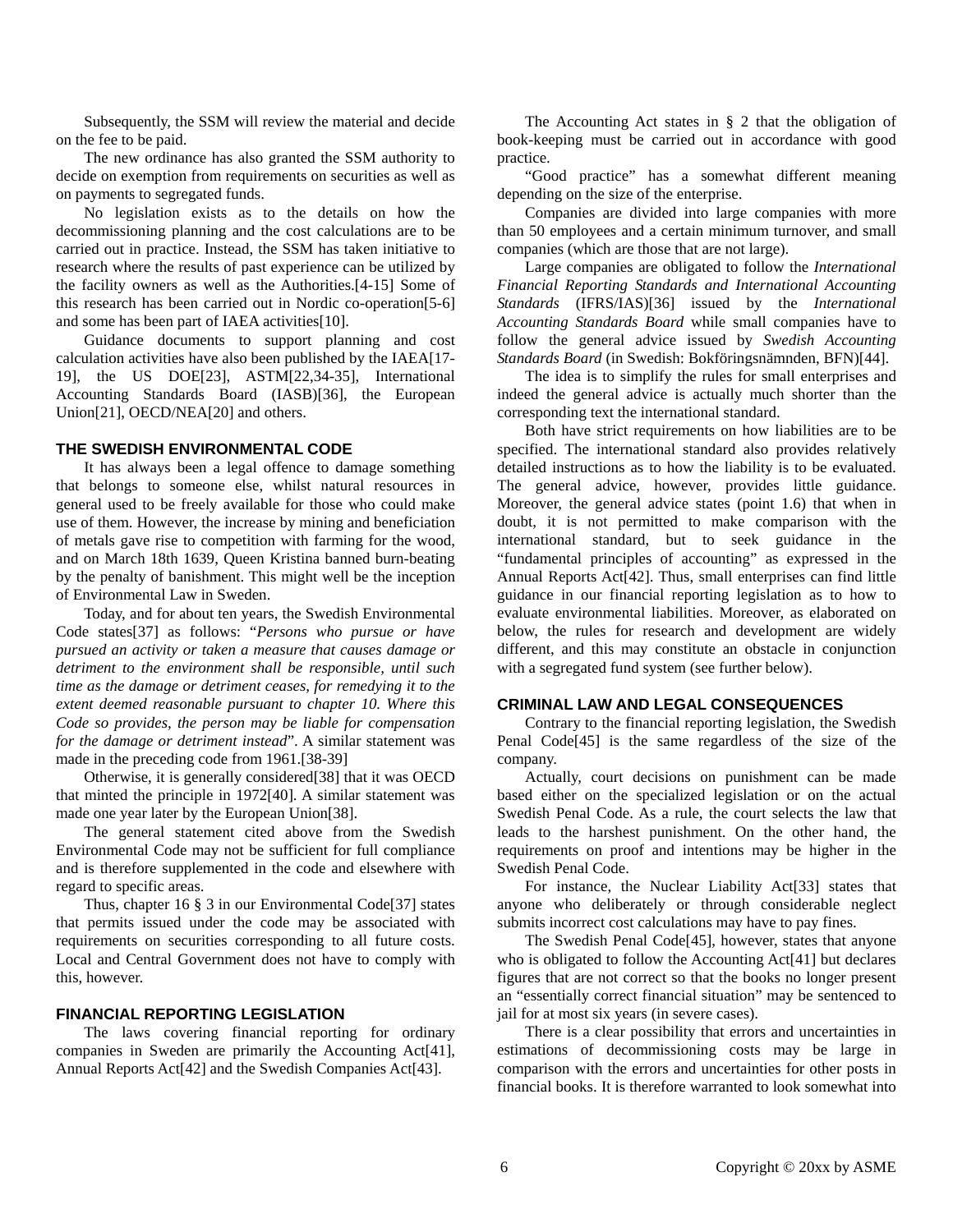what kinds and levels of deviance that may be acceptable to an Auditor and to a court.

There is not a large volume of domestic literature on this topic, but the present situation has been summarised in Reference [28].

Firstly it should be realised that courts decide on this matter on a case by case basis. Each case is different, and general patterns may not at all apply in individual cases.

There is a method of evaluation, called the Eloffson method, according to which an independent Auditor makes his or her evaluation. Acceptable deviance according to this method may be at most 30 %. There are other methods to discuss as well, but the interested reader is referred to the specialised literature.

Auditors are generally anxious to determine the reasons for any deviance in book-keeping, and can spend a considerable time identifying even moderate deviances.

Use of readily available radiation protection data from ordinary operations together with some back-of-an-envelope estimation might not impress an Auditor who compares the potential uncertainty of the decommissioning cost with the total gross profit of the enterprise.

# **DISCUSSION AND CONCLUSIONS**

The first question with regard to how the new ordinance might best be implemented is perhaps exactly who ought to be considered and included. Firstly, it should be reiterated that financing associated with the Radiation Protection Act [32] but not the Act on Nuclear Activities[16] is not included in the New Ordinance[1]. Instead, responsibility is here required under the rules for producer's responsibility as well as directly under the Radiation Protection Act (alternatively under the Environmental Code).

Thus, only those having or having had permits under the Act on Nuclear Activities[16] are included. It is plausible that it is the intent of the legislators also to include those who for "historic" reasons have not had the opportunity to obtain permits under the Act on Nuclear Activities[16], but who should have had to do so under the legislation that exists today.

The next question is if some of those potentially eligible should or could be exempted after only very simple considerations. Cases of this nature might include those where it can be shown that all sources have been sealed, they have never leaked and they have all been removed. Other cases include those where all activity has been short-lived.

The main basis for assessing whether there exists an obligation to apply for and to hold a permit under the Act on Nuclear Activities rests on limits of total activity for various types of radionuclides.

It would therefore be tempting to explore a similar path for determining when dedicated funds, securities and exemption should be selected. However, the co-variation between activity type and content in a facility and the costs and uncertainties for its decommissioning is very weak, as illustrated e g by the examples above. Consequently, this path has been abandoned.

Instead, and as summarised above, it has been found that the cost and associated uncertainty cannot be assessed in any useful manner unless proper decommissioning planning has been carried out, including radiological surveying, method selection and uncertainty analysis. Such costs and uncertainties are therefore identified as the basis for when and how dedicated funds, securities and exemption are to be used.

This implies that appropriate decommissioning planning and cost calculations will have to be required from all present and previous holders of permits under the law of Act on Nuclear Activities<sup>[16]</sup> (and its predecessors).

This, in turn, raises the question whether such a requirement might be considered warranted in view of the requirement on proportionality between effects and efforts.

The review above of the requirements on financial reporting shows, however, that stringent requirements on cost estimations already exist in that domain. No additional burden would thus be put on the facility owners and operators by the new ordinance[1]. Instead, synergy is achieved in that the basis for reporting can be the same.

The search for potential contradictions has, however, resulted in the identification of two potential problems. Large companies in Sweden must follow the IFRS/IAS[36]. Small companies are required to comply with good reporting practice by following the general advice[44] of the *Swedish Accounting Standards Board* (in Swedish: Bokföringsnämnden). In addition, small companies can find little or no guidance in the financial legislation as to how to actually evaluate environmental liabilities. One might be tempted to believe that they could then read and apply relevant parts of the IFRS/IAS standard. This is, however, forbidden by the *Swedish Accounting Standards Board.* 

Moreover, the advice of the Swedish Accounting Standards Board states, contrary to the IFRS/IAS, and in contradiction with the Annual Reports Act[42 ], that internal costs for research and development cannot be distributed over a period of time but must be accounted for as a cost for the specific year in question.

It is obvious that significant efforts have to be spent on planning as well as various investigations as a natural part of the total decommissioning undertaking for a facility. This is very different from the ordinary operation. For instance, the radiological characterization required in order for reasonable cost estimates to be obtained is usually far more extensive than that needed for the ordinary operations.

It is therefore essential that companies managing their decommissioning under the new ordinance and under a system of segregated funds can allocate all outlays as expenses under the system of finance and have them balanced against the balance in the fund. It is also essential that this can be carried out swiftly even in the introductory stages when the balance in the fund may be low.

New plants or pieces of equipment are usually written off over cautiously chosen life times. Similarly, the burden of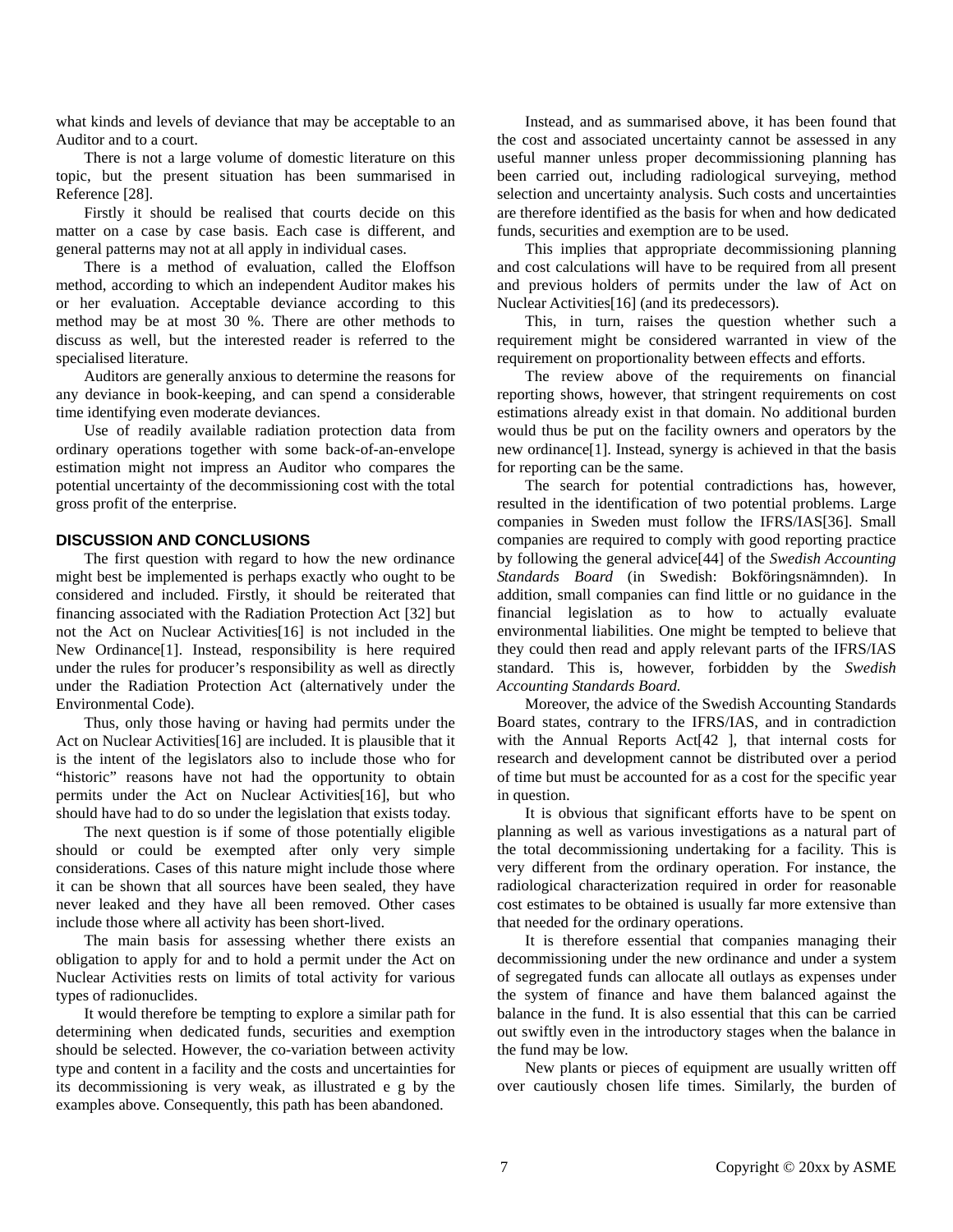decommissioning should be carried throughout those years during which the facility in question generates revenue.

In cases where such a system of finance has been inaugurated at the onset of operation it can be expected that when the period of earning of revenue is over, the sum of fund balance and security equals the remaining costs, with additional security to match the uncertainty. In such a "reference case", no additional payments or securities should be required after closing except for adjustments that may occur as a result of recurrent cost estimations.

In cases where such a system of finance has not been inaugurated at the onset of operation it might be viewed as warranted - based on the rules for accounting as well as on the polluter pays principle in the environmental code - that corrections are made such that a reference case situation is achieved instantly.

However, such an approach may well be substantially more difficult for a company to handle in comparison with a situation when the transition can be carried out over the course of a number of years.

From a company point of view it may also be difficult and impractical to suddenly allocate a lot of liquid assets into a Government fund. Transfer of securities might be much easier, in comparison. If such securities consist of plants and facilities, then it is a matter of mortgage. Albeit reducing the total value of a company, a mortgage still leaves liquid assets and other essentials for continued operation largely intact. The same can be said about securities in a bank.

Consequently, from a company point of view, it would be desirable

- A to absorb the liability in portions over a number of years, and
- B to provide securities initially and that such securities are gradually converted into assets in dedicated funds (see further below)

Alternative A above is in conflict with the rules for accounting of liabilities in annual reports (e g IFRS/IAS[36]). They state that it is the full liability that is to be reported.

The same rules might, however, also be interpreted to imply that it is the full liability for decommissioning that must be reported as soon as a facility has been taken into operation.

This would, however, be in conflict with the continuity principle that says that that an appraisal of a company should usually be based on the assumption that the business is continuous. (This value is usually much higher than the scrap value.) It might not be unreasonable to apply the continuity principle also to certain closed facilities, namely if the benefits of the facilities are still reaped in the present production at the nuclear power plants. This argument was used by the Swedish Government when the Studsvik fund was established.

A comparison with the situation for Swedish nuclear power plants shows that they have had to provide fund payments and securities to cover all future costs should the nuclear power plants be closed today.

Comparison can also be made with the rules for assuming the costs of an investment. It is well known that investments are usually written off during a number of years.

The approach in the present paper is that all existing legislation is to be taken as prerequisites. The conclusion here is therefore that environmental liability is to be absorbed as soon as it can be identified, and that the Nuclear Liability Act[33] as well as the Swedish Penal Code[45] state that cost calculations have to be made and that they have to reflect the situation in a just manner.

The conclusion is also that it is feasible that this assumption of liability initially can take place in the form of submitting securities. For the long term, assets in dedicated funds is the pertinent option, but it is desirable that they be filled over the course of a number of years.

The reason for the preference of assets in segregated funds is that securities in a company or in a bank are usually good only as long as the company is not insolvent. The longer the intended duration of the securities, the larger is the probability that a company becomes insolvent. Consequently, securities should preferably be used for short term situations and for management of uncertainty.

For small facilities and for low estimated costs for decommissioning, securities might be preferred for simplicity reasons. For very low estimated costs, exemption might be appropriate.

The information search included looking for comparison criteria that could be used to select between the type and value of segregated funds, securities and exemption.

It was found in the general advice issued by the Swedish Accounting Standards Board[44], point 16.6, that provisions for liabilities need not be declared if they are below kSEK 25 (about k $\epsilon$ 2,4 and k\$ 3,4). Similar lower limits exist in the tax domain. Thus, if SSM were not to accept to exempt liabilities below this level, then some complications could arise in relation to the rules for accounting.

No feature was found to support any selection of level of boundary between securities and segregated funds (cf conclusions above on securities versus segregated funds). It should be considered, however, that there is a certain amount of administration associated with a fund, and this calls for a level that is not too low. At the same time, a segregated fund is a more robust alternative than securities. Perhaps MSEK 1,00 (about k $\epsilon$ 96 and k\$ 135) is a reasonable lower boundary for long-term liabilities. For short term liabilities, securities should suffice, provided that the business in question is financially sound.

The IFRS/IAS[36] as well as the ASTM standards on decommissioning[22,35-36] presuppose and put forward that relatively exact figures can and must be provided even for decommissioning of complex facilities decades ahead in the future. In cases of uncertainty, the declaration should contain a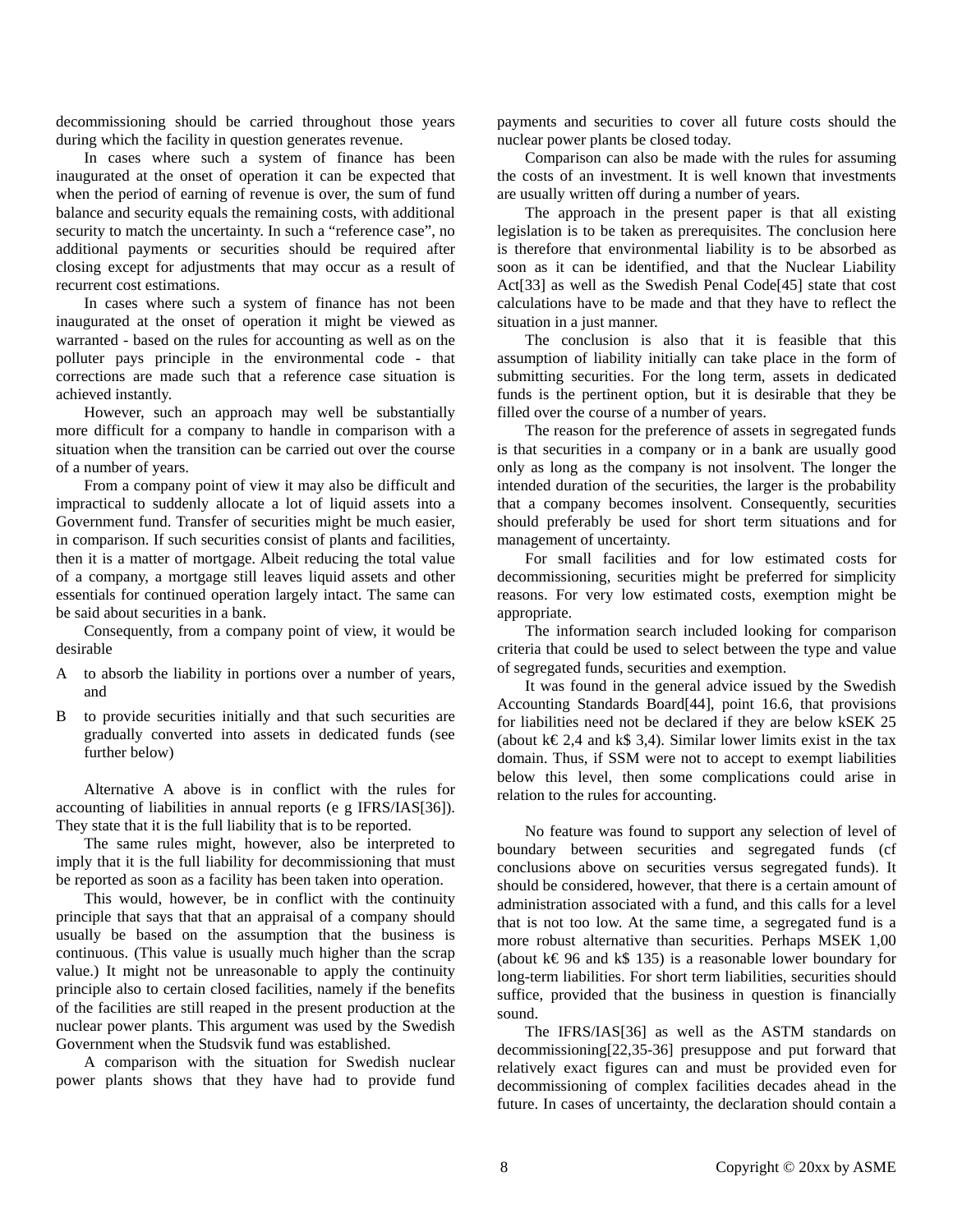risk analysis type of approach for cost estimation, including descriptions of scenarios together with assessments of their respective costs and relative probability.

It was said above that for well behaved cases and with proper evaluation, an uncertainty as low as  $\pm$  15 % might be attained. In other cases, this might be difficult, e g because it might not be possible to evaluate potential cost raisers unless the actual decommissioning work is carried out to a certain extent.

In such cases, the uncertainty might approach or even exceed levels at which courts decide on sentences based on criminal law.

It is, of course, a criminal offence to mislead concerned parties outside a company by making incorrect statements about the liabilities associated with future decommissioning.

On the other hand, cases may appear where all the appropriate action has been taken in order to properly evaluate the cost, but a high uncertainty still persists, and for good reasons. It should then be possible to document such findings in the annual report and still obtain discharge from liability for the management. Correspondingly, a high level of uncertainty should be accounted for in the system of finance implying higher than ordinary levels for the securities.

Surprises in retrospect are frequently difficult to handle in this regard. If – or when – they occur, it is very helpful if the planning for decommissioning as well as the cost estimations have been carried out in accordance with all legislation and best practices in the industry, and that all the work and findings have been properly documented.

# **ACKNOWLEDGMENTS**

The authors wish to thank Mr Simon Candy for very helpful review comments.

#### **REFERENCES**

- 1 Ordinance on financial action for the management of residues from nuclear technology activities. (Förordning om finansiella åtgärder för hanteringen av restprodukter från kärnteknisk verksamhet, in Swedish). SFS 2008:715.
- 2 O. Söderberg. *In the shadow of the nuclear power debate around 1980 – thoughts on the birth of the finance system of today.* (In Swedish). In Nuclear waste – costs and financing (Swedish title: Kärnavfall – kostnader och finansiering). Swedish National Council for Nuclear Waste. SOU 2005:83. ISBN 91-38-22439-9.
- 3 O. Söderberg et al. *Decommissioning Funding: Ethics, Implementation, Uncertainties. A Status Report.* OECD/NEA Report no 5996, 2006. ISBN 92-64-02312-7.
- 4 S. Lindskog and R Sjöblom. *Regulation evolution in Sweden with emphasis on financial aspects of decommissioning.* Decommissioning Challenges: an Industrial Reality? Sept. 28 to Oct.2, 2008 – Avignon, France.
- 5 I. Andersson, S. Backe, K. Iversen, S. Lindskog, S. Salmenhaara. and R. Sjöblom. *Cost calculations for*

*decommissioning and dismantling of nuclear facilities.* Nordic nuclear safety research, Project NKS-R, Report number NKS-165, Nordic Safety Research, 2008.

- 6 K. Iversen, S. Salmenhaara, S. Backe, A Cato, S. Lindskog, C. Callander, H. Efraimsson, I. Andersson and R. Sjöblom. *Cost calculations at early stages of nuclear facilities in the Nordic Countries.* The 11th International Conference on Environmental Remediation and Radioactive Waste Management. September 2-6, Bruges (Brugge), Belgium.
- 7 R. Sjöblom, C. Sjöö, S. Lindskog and A. Cato. *Early stage cost calculations for determination and decommissioning of nuclear research facilities.* The 10th International Conference on Environmental Remediation and Radioactive Waste Management. Glasgow, Scotland, 4-8 September, 2005.
- 8 A. Cato, S. Lindskog and R. Sjöblom. *Financial Planning as a Tool for Efficient and Timely Decommissioning of Nuclear Research Facilities.* American Nuclear Society. Decommissioning, Decontamination and Reutilization. Capturing Decommissioning Lessons Learned. September 16-19, Chattanooga, Tennessee, USA.
- 9 S. Lindskog, A. Cato and R. *Sjöblom. Estimations of costs for dismantling, decommissioning and associated waste management of nuclear facilities, and associated impact on decision processes, functioning of markets and the distribution of responsibilities between generations.*  Environmental Economics II, 28-30 May 2008, Cadiz, Spain. WIT Transactions on Ecology and the Environment, Vol 108. Wit Press, 2008. ISBN 978-1-84564-112-2.
- 10 Laraia M and McIntyre P J, responsible officers; Cato A, Lindskog S and Sjöblom R et al contributors. *Decommissioning of research reactors and other small facilitiesby making optimal useof available resources.* IAEA Report Series 463, Vienna 2008.
- 11 R. Sjöblom, C. Sjöö, S. Lindskog and A. Cato. *Cost studies for decontamination and decommissioning of the interim store for spent nuclear fuel at the Studsvik site* (In Swedish). SKI Report 2006:20. The Swedish Nuclear Power Inspectorate, April 2006.
- 12 G. Varley and C. Rush. *An Applied Study on the Decontamination and Decommissioning of the Map Tube Facility 317 Area Argonne National Laboratory, Chicago.*  SKI Report 2005:34. The Swedish Nuclear Power Inspectorate, 2005.
- 13 R. Sjöblom and S. Lindskog. *An applied study of the storage for old intermediate level waste at the Studsvik site.* SKI Report 2004:11. The Swedish Nuclear Power Inspectorate, February 2004.
- 14 G. Varley and C. Rush. *An Applied Study on the Decontamination and Decommissioning of Hot Cell Facilities in the United States and Comparison with the Studsvik Facility for Solid and Liquid Waste.* SKI Report 2006:31. The Swedish Nuclear Power Inspectorate, 2006.